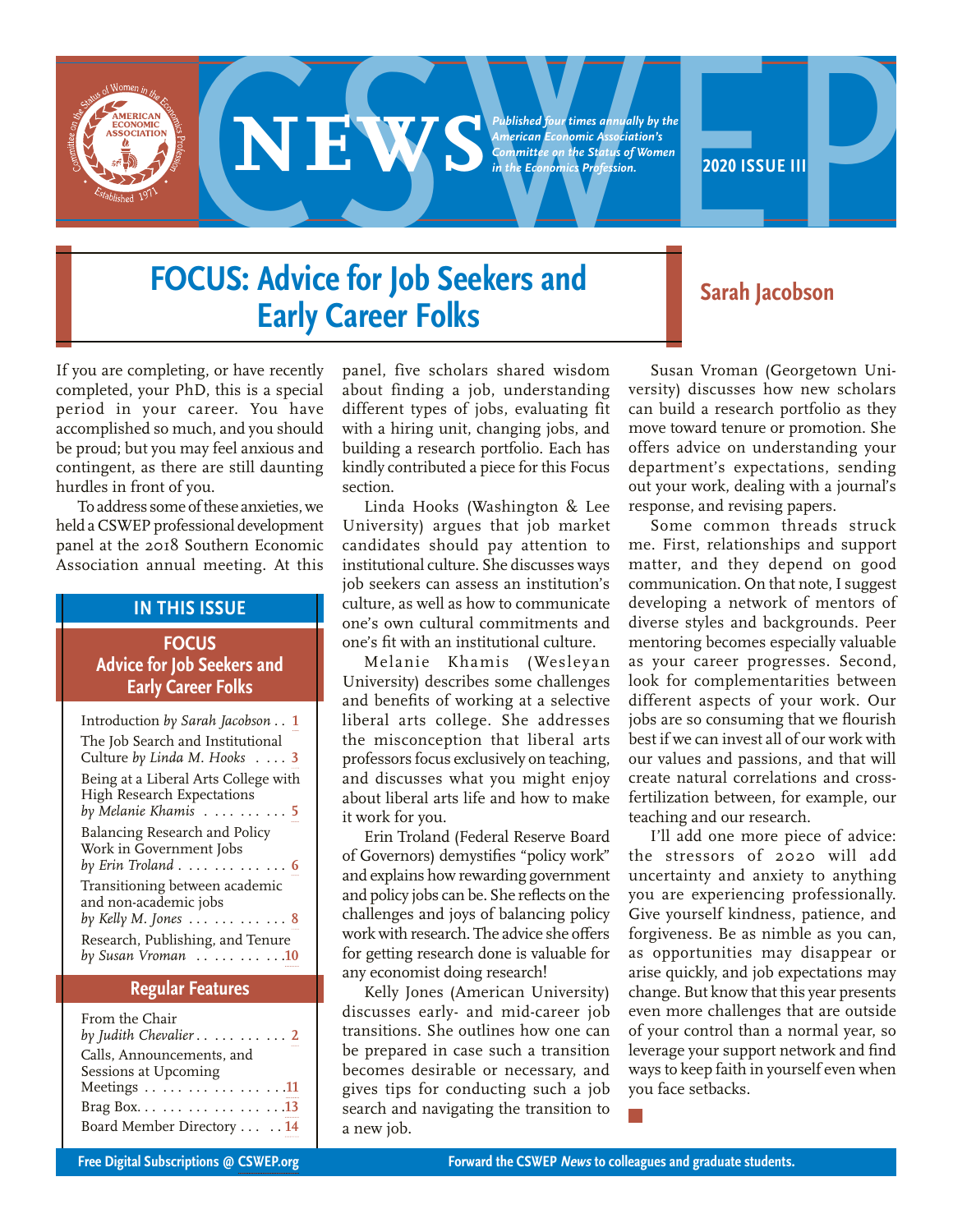#### **Contributors**

**Judith A. Chevalier, Chair**  William S. Beinecke Professor of Economics and Finance, School of Management, Yale University

<span id="page-1-0"></span>

**Linda M. Hooks** Professor of Economics and Head of the Department, Washington and Lee University

**Sarah A. Jacobson** Associate Professor of Economics, Williams College



**Melanie Khamis** Associate Professor of Economics and Latin American Studies, Chair of Latin American Studies, Wesleyan **University** 



**Susan Vroman** Professor of Economics, Georgetown University





**Erin Troland** Economist, Federal Reserve Board of Governors



## **CSWEP News Staff**

Judith Chevalier, Editor Kate Silz-Carson, Oversight Editor Sarah Jacobson, Co-Editor Leda Black, **[Graphic Designer](https://www.ledablack.com)**

# From the Chair **Judith A. Chevalier**

I am pleased to present Issue 3 of our CSWEP News for 2020. I know that 2020 is turning out to be a substantial challenge for many of our readers. In the last months, I have heard from so many economists about the career challenges, the personal anxiety, and the stress created by the pandemic, the state of the economy, and with ongoing reminders of structural racism. At CSWEP, we continue to try to support economists with modified versions of our usual activities and are also finding ways to innovate and adapt our programs to these challenging times.

In June, we hosted two panels on COVID-19. One focused on the disparate impacts of COVID on researchers in academia. We were lucky to have two deans on our panel and we discussed the ways universities will have to adjust processes and expectations to equitably manage these challenges. Our second June panel addressed the impacts of COVID-19 on government research and government researchers. You can rewatch these panels on our website and an upcoming issue of CSWEP *News* will focus on COVID-19 impacts.

This summer, I moderated a very well-attended panel for the National Association of Business Economists on career opportunities in the tech sector. We are looking forward to CSWEPhosted webinars and conversations this fall highlighting different career options in economics. Look for further announcements about those activities in the months to come. When we learn of other organizations hosting such events, we will also try to keep our CSWEP subscribers and Twitter followers informed.

We continue to push forward with our mentoring initiatives. While we would have preferred to meet face-toface, we are pleased to have received a very large number of graduate student applicants for CSWEP's first graduate student mentoring program, organized by Maya Rossin-Slater and

Jen Doleac and scheduled to take place in November. I am so grateful to Maya and Jen for spearheading this initiative, based on a successful pilot of a graduate student mentoring workshop that Maya organized in California. We also have received a large number of submissions for our CeMENT mentoring workshops designed for junior faculty and others with similar research expectations. Our coordinators Martha Bailey and Jessica Holmes are planning robust online mentoring programs in January. While some aspects of CeMENT will necessarily be different in the online format, our organizers have been energetic in finding ways to innovate and take advantage of everyone's growing comfort with remote tools. Please send a note to **[info@cswep.org](mailto:info@cswep.org)**  to volunteer your services as a mentor.

We are also accepting nominations for our Carolyn Shaw Bell award and our Elaine Bennett research prize and look forward to presenting them at a virtual ceremony in January. Note that we extended the nomination deadlines until September 30, given the challenges that many face at the start of this academic year. We are eager to celebrate women economists, even if the ceremonies will look a little different this year!

In this issue, Sarah Jacobson has co-edited an excellent Focus section containing career development advice. The contributors provide counsel on building a research career in different types of jobs. For example, our contributors address the challenges of balancing research and policy work and of balancing research and teaching at a liberal arts college. Kelly Jones from American University discusses transitions and changing jobs. This is a topic economists don't discuss enough. The first job is often not forever—mine wasn't! For most people, it is prudent to plan for and strategize about the possibility of eventually moving. One of the important reasons to swi[tch](#page-2-0) 

CSWEP NEWS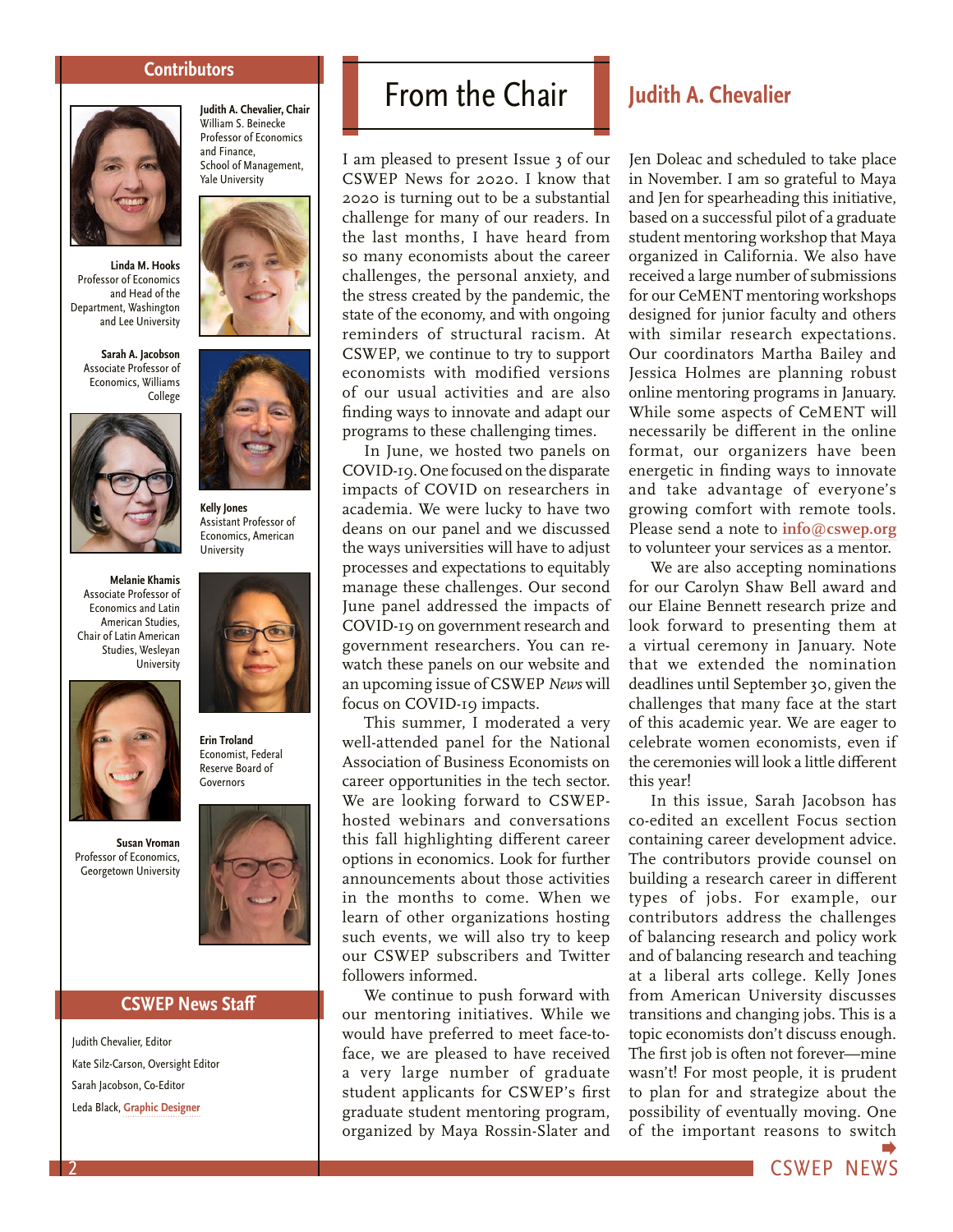# <span id="page-2-0"></span>**The Job Search and Institutional Culture**

Bower (1966) defines institutional culture simply as "the way we do things around here." Why is it important to consider "the way we do things" when in a job search? For a job candidate, an institution's way of doing things can provide insights into the institution's values as well as into the job itself. While finding a fit with an institution's culture is only one of the components in a search, it can ultimately contribute significantly to job satisfaction. This is important whether the job is academic, government, or private sector. With each step of the search process, but especially the in-person stage, a candidate will have an opportunity to gain more insight into the culture.

First, what does the job advertisement say about the institutional culture? Even a standard advertisement can offer information. For example, does an academic advertisement mention interdisciplinary programs? This generally signals that the university especially values interdisciplinarity.

# **From the Chair**

[positions is when a job simply isn't](#page-1-0)  a good "fit." In her Focus article, Linda Hooks of Washington and Lee University dives deeper into this question of "fit" and urges job seekers to investigate the culture of any academic department, agency, or company that they consider joining. I have been thinking about the issue of work culture as I have missed my colleagues during the pandemic and have been thinking about ways to maintain work connections. We know from the AEA climate survey that women economists, underrepresented minority economists, LGBTQ economists, economists with disabilities, and others often feel marginalized in their workplaces. Those of us who are not looking for new positions would do well to read this advice and consider how our workplace would look from the vantage point of Accordingly, a candidate would want to review the website of relevant interdisciplinary programs. Another example is the language related to equal opportunity. It is useful to note whether the job advertisement mentions inclusion or support of underrepresented groups explicitly. An advertisement that includes something beyond the usual statement on diversity is attempting to send a signal that the institutional culture values inclusion.

In the application process, the applicant has a chance to demonstrate an understanding of the culture. A cover letter can signal to employers an understanding of the way the employers "do things around here," so it should be tailored to the institution. Connections to the geographic location can further support a link between applicant and culture. ("I grew up only two hours away," or "My hope is to live in a large urban city," or "In my free time, I especially enjoy hiking and this location would provide opportunities.")

a new hire. Is my workplace one that a new hire would consider welcoming? Those of us in secure positions need to consider what we can do to improve the workplace culture.

Please keep in touch with CSWEP. Encourage your colleagues, students, and research assistants to join our mailing list by emailing **[info@cswep.org](mailto:info@cswep.org)**. We make an effort to tweet and retweet professional development opportunities and information so please do follow us **[@aeacswep](https://twitter.com/AEACSWEP)**. If your department, agency, or organization is planning a professional development opportunity of interest to our readers, please share it with us by emailing **[info@cswep.org](mailto:info@cswep.org)** or tagging us in an announcement on twitter. If you have ideas for programs that we can run or ways that we can help people navigate the pandemic, please let us know.

# **Linda M. Hooks**

In a teaching statement, the candidate can discuss relevant experience that links to the culture, such as class sizes similar to those of the institution or experience with first-generation or historically underrepresented students. It is important to be forthright about teaching evaluations. This demonstrates a personal culture of transparency and self-reflection. Lessthan-stellar teaching evaluations can be addressed with a story about growth and adaptation as a teacher. When talking about research, applicants will want to explain the relevance of job market papers, highlighting what is of interest to a particular setting. Even reference letters can provide information about a candidate's awareness of the institutional culture. Applicants can prepare letter writers to ensure that the writers are aware of the desirability of certain types of jobs, locations, and work cultures.

Following the initial application stage comes the time to meet potential employers face-to-face through web conferencing or interviews at professional meetings. The first round of interviews is typically brief and the interview team may not have time to focus on culture. One way for the candidate to learn about institutional culture is by asking culture questions. A candidate might ask how long interview team members have been with the employer, or why they decided to accept the job or have remained in the job. It might be appropriate to inquire directly about culture, posing such questions as: "How would you describe the culture of the department / team? Of the university / company as a workplace?" If time limitations prohibit asking these questions at the initial interview phase, asking some of them in followup rounds will certainly be appropriate.

The final step of a search usually involves an on-site, in-person visit. During this phase, candidates typically have extended time to talk w[ith](#page-3-0)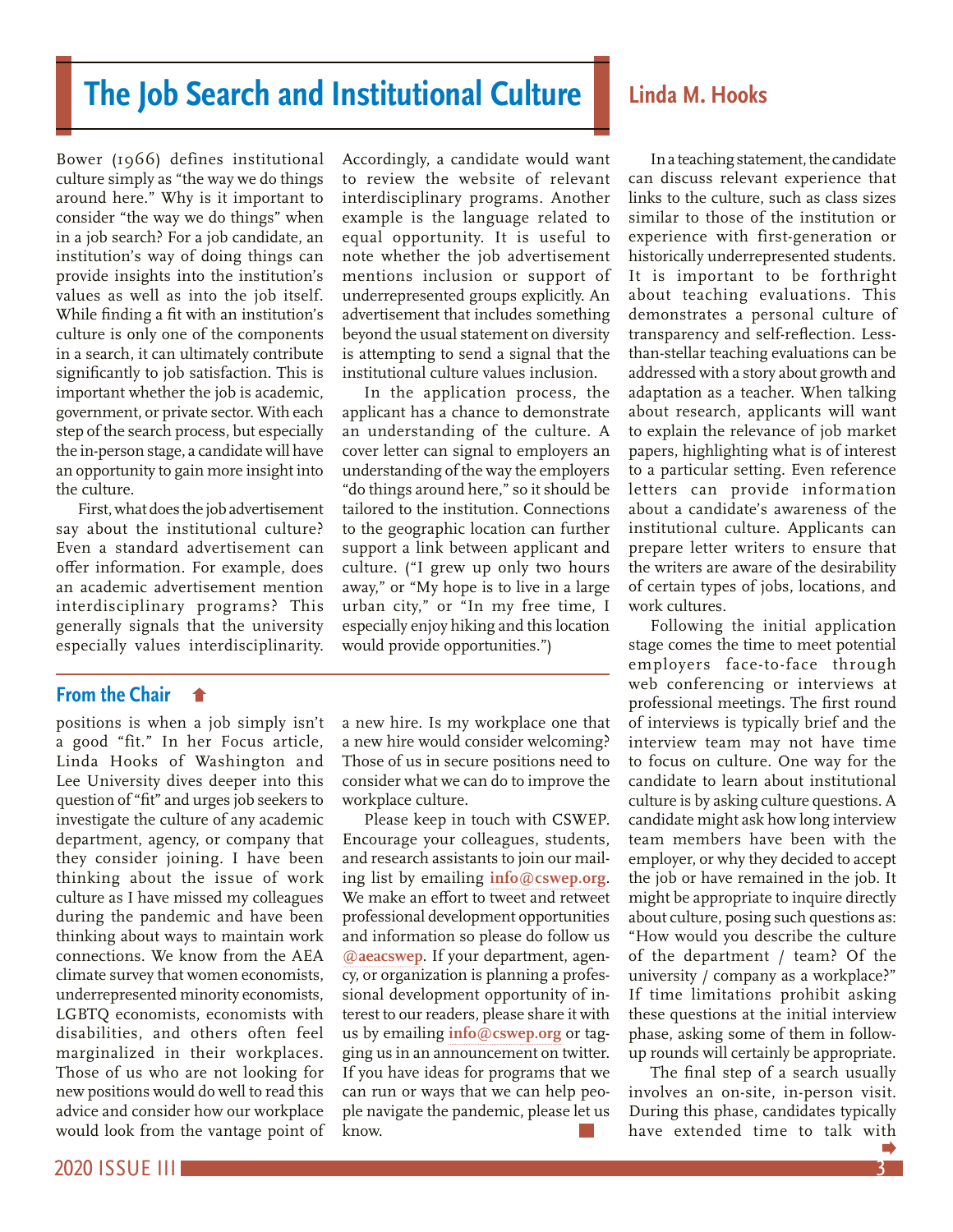# <span id="page-3-0"></span>**[Institutional Culture](#page-2-0)**

potential colleagues and are able to ask multiple people the same question. This is the best time to pick up nuanced information about institutional culture and to assess compatibility with "the way we do things around here."

The composition of the search committee will reveal some clues about how the department or team conducts business. Because the composition varies by institution, such choices can be informative of the decision-making culture. The members of the search committee are either a sub-committee

of the department or all members of the department. The search chair may or may not be the department chair or head of the team. It may be that everyone participates at some point, from

screening to interviews to the campus visit, or it may not work that way. If not, questions about how the search committee was chosen or why it has the structure it does may bring to light, for example, a department that seeks to involve all levels of its members or one that leans on senior faculty as primary decision makers. Similar insights may be gleaned by learning who makes the final decision on hiring. In an academic setting, is decision-making shared by all faculty in the department? Is the final choice up to the dean or the provost?

The list of people on the flyout schedule may also offer insights. For example, is everyone in the department / team included? If not, why not? The answer may be as simple as sabbaticals or as complicated as attempts to cover over some internal conflict. Are people from other departments included? This may signal that the department or company expects the candidate will find ways to work across divisions or wishes to link the candidate to people who will provide information specific to her interests or needs.

During this final step, the candidate should ask direct questions about institutional culture. Ask several people how they would describe the culture. To get even more information, try a scenario approach such as, "Please tell me about an important project or decision in the department/group, including the process used and the outcome." Other good questions at this point are about risk-taking, such as "What level of risk-taking is common in teaching and research/project work? If someone takes a risk and fails, what

> happens?" For insight into the culture about work/life issues, a candidate might ask, "What do people like to do on weekends? After work? For lunch?" and "Do people mostly live

nearby or somewhere else?"

*Requesting to speak to at least one woman faculty member or employee one-on-one will offer the possibility of a perspective with less filtering.* 

> Requesting to speak to at least one woman faculty member or employee one-on-one will offer the possibility of a perspective with less filtering. Questions such as, "Do you feel the institution works to improve the culture for women?" or, "Has the workplace culture for women evolved here over the past five or ten years? How?" will open a conversation on the existing and historical cultural treatment of women.

> One common response to a question about culture is a statement from someone about internal conflicts such as, "We all get along well, but Samuel and Lucy don't speak to each other anymore." Such information is certainly relevant, but it is not necessarily a dealbreaker. It could be a sign of a culture based around individuals rather than based on teamwork. It could be a sign of the long-term nature of relationships in academia where relationships can be difficult to repair. On the other hand, if the issue is related to junior faculty, that might be of more concern since the conflict would be more recent and

it needs to be worked out if the junior faculty do indeed end up as long-term colleagues.

In each step of the search, candidates also are signaling information on "the way we do things around here," that is, how *you* might do things around here if hired. For instance, a candidate who is interviewing for a government job but talking mostly about teaching will not do well in signaling her value to a policy setting. Candidates interviewing with a university that values teaching need to indicate a desire to teach the subjects identified in the job advertisement for many years into the future and must be prepared to talk about teaching those subjects. For all types of employers, it is important for the candidate to signal professionalism by using formal language in e-mails and by returning all messages within 24 hours.

Deal and Kennedy (2000) remind us that workplaces are social organizations, complete with identities, routines, and culture. Understanding more about the institutional culture during the search process will help a candidate stand out if she demonstrates that understanding to potential employers. It also will likely lead to greater satisfaction with the chosen job.

#### **References**

Bower, Marvin. 1966. The Will to Manage; Corporate Success through Programmed Management. New York: McGraw-Hill.

Deal, Terrence E. and Allen A. Kennedy. 2000. Corporate Cultures: The Rites and Rituals of Corporate Life. Cambridge, Mass: Perseus Books.

#### **About CSWEP**

A standing committee of the American Economic Association, the Committee on the Status of Women in the Economics Profession (CSWEP) is charged with serving professional women economists by promoting their careers and monitoring their progress. CSWEP sponsors mentoring programs, surveys economics departments and freely disseminates information on professional opportunities, career development and how the profession works, both on the web and via free digital subscriptions to the CSWEP News. To subscribe, email **[info@cswep.org](mailto:info%40cswep.org?subject=)**.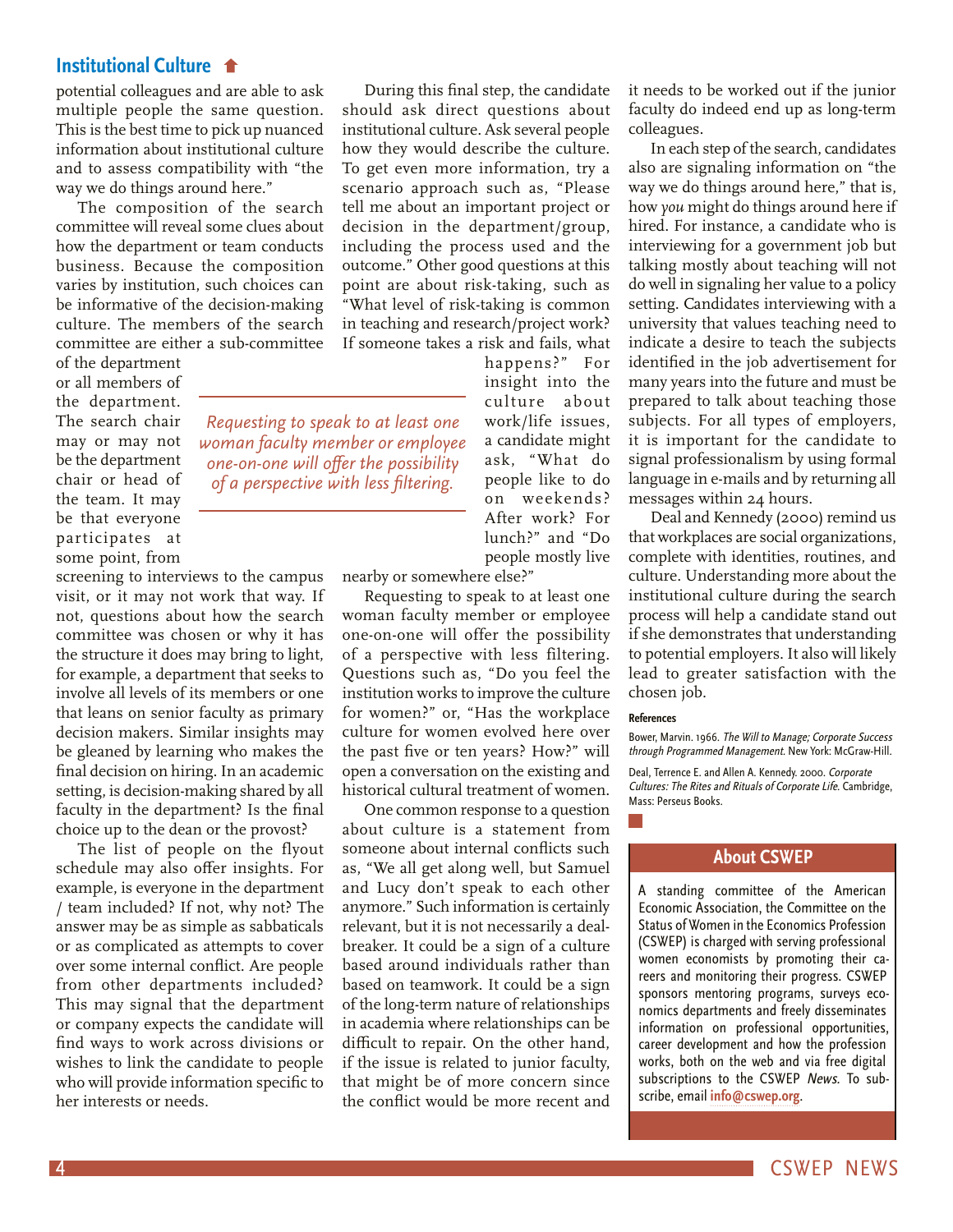# **Melanie Khamis**

<span id="page-4-0"></span>The most common response I hear when I go to a research conference and mention that I teach at a liberal arts college is: "You must really like teaching." I tend to respond in the following way: "I do like teaching, but I also like research and that is why I am at this conference."

This example shows that there are some misperceptions about the relative weight of research and teaching among our non-liberal arts colleagues—a misperception that is probably shared by students on the job market and new faculty, based on what they have been told or assumed. Frequently, anonymous threads on a widely known rumors website about the economics job market have floated ideas like, "SLACs (Selective Liberal Arts Colleges) are for failed researchers from top PhD granting institutions" (this is a sanitized version of what is actually written there).

Below I discuss some of the unique challenges and opportunities of working at a liberal arts college with high research expectations.

There are three significant and unique challenges of the liberal arts college setting: (1) Given the emphasis on good teaching and service, the amount of time available to do research is probably more scarce than it is at R1 universities; (2) There are no graduate research assistants; and (3) Given their smaller department and institutional size, interactions with senior colleagues and colleagues in one's own sub-field may be limited.

# **Time limitations for research**

With teaching obligations that are usually in the range of a 2-2 or 2-3 course load and a significant amount of time spent in office hours, it may be harder to carve out time within teaching semesters to focus entirely on research. It is therefore vital to use summer and winter breaks efficiently. However, relegating research to only

breaks is not sufficient. It is important to make weekly commitments to get research moving forward. You may never have those uninterrupted blocks to focus on one paper as you did for your job market paper. However, that morning hour-long slot before your teaching starts may give you the time to run a few regressions, read a paper, edit the introduction of your paper to be revised, find a conference to submit your paper to, or communicate with your co-authors.

# **Research assistance**

While the lack of graduate students to help with your research process can seem difficult to overcome, there are alternatives. Recruit able undergraduate research assistants to process or transcribe some of your data. Some of the best undergraduates will be interested in going on to graduate school, and they may be highly motivated to work on a research piece through an internship or undergraduate thesis. Having weekly meetings with your RAs helps keep you focused on your research and moving forward, and ensures that you have something to give them to work on. Working with co-authors at institutions with graduate students is a different way to bridge the RA gap.

# **Interactions with your sub-field in economics**

Compared to larger departments in big US or European research-focused universities, liberal arts college economics departments tend to be smaller. Often, each faculty member has been recruited for their unique subfield. It is not likely that you will have a colleague in your sub-field at your college. Even if your department has a seminar series, it probably brings in people with different interests, unlike larger departments that may have a separate seminar series in each subfield. It is your responsibility to actively seek out potential collaborators and colleagues in your field.

One avenue is through a liberal arts college conference or workshop. I have collaborated with several colleagues to start a liberal arts college conference with a focus on development economics, modelled on a similar conference for macroeconomists. Another option is to attend the field seminar at a nearby research university or have a research visit or affiliation during your sabbatical or leave. Going to conferences and both presenting and discussing papers is an important way to maintain close contacts with the field, meet potential co-authors and talk to potential referees and journal editors.

It is also important to convey research activity to others. One way to do this is to have a good online profile through a professional website and keep this updated at all times.

In terms of publishing and developing co-author relationships within the profession, seeking out opportunities actively is the way to go for a liberal arts college tenure-track professor. Although sometimes it makes sense to work with senior people in the field, it is also important to develop a healthy mix of joint work with senior scholars, joint work with other junior faculty (such as junior colleagues from your PhD institution, in similar fields, or from other liberal arts colleges), and sole authored work. Having a mix of collaborators will help to ensure that your work will be published by the end of your tenure clock. This is your individual time constraint and it is up to you to manage it.

In my view, there are four significant advantages of doing research at a liberal arts college:

# **Tenure expectations in terms of journals**

Although everyone would love a Top 5 and it provides significant car[eer](#page-5-0) 

# **Being at a Liberal Arts College with High Research Expectations**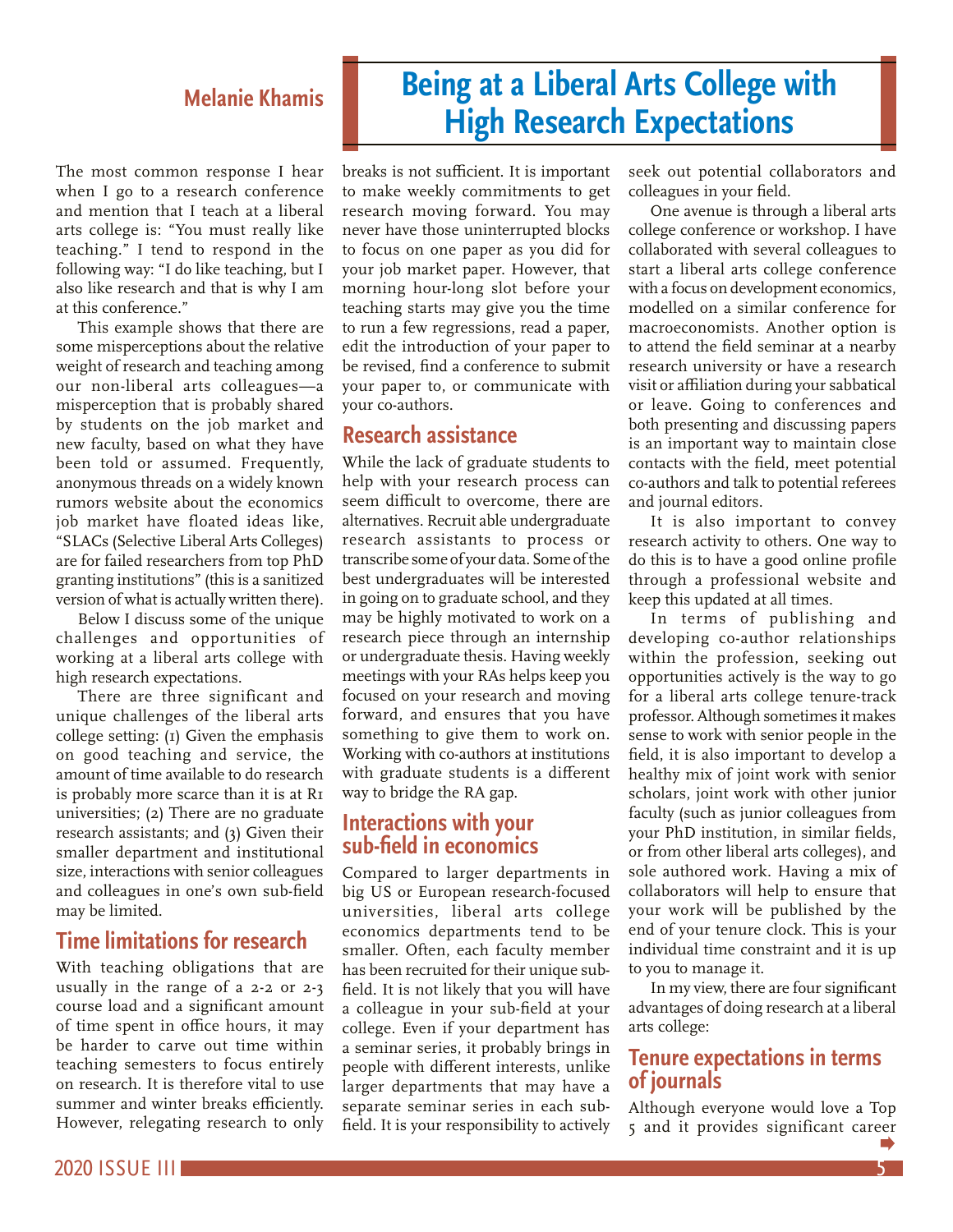# <span id="page-5-0"></span>**Balancing Research and Policy Work in Government Jobs**

Research draws many economists to the field. However, policy work offers the chance to apply economics to decisions that matter for people's lives. In a government job, you can do both. Balancing research with policy work is challenging, but worth it.

Policy work is exciting and rewarding. As a government economist, I find policy work as interesting as research. However, in graduate school I learned little about policy work or research in a government job. As someone who chose a government career, I write this

1 The views herein are solely those of the author and do not reflect the views or policy of the Federal Reserve System.

# **[Being at a Liberal Arts College](#page-4-0)**

advantages (in terms of transferability to higher ranked institutions and also getting tenure at those institutions), in many liberal arts colleges with high research expectations this is not a necessary condition (yet) for receiving tenure.

The publication process can be erratic and time-consuming. Not having the pressure to produce that Top 5 piece can be a life- and job-saver. Have a conversation early on, and continued communication throughout your tenure-track, with your department chair and colleagues about what type and quality of outlets are expected from you, as the requirements are highly institution specific.

# **Tenure expectations in terms of the focus of your research**

It is possible to develop a few areas of research interest and expertise that may not make you the world's leading expert in that particular field, but will allow you to pursue a research area that you enjoy. Liberal arts schools offer a larger degree of flexibility to work on research that is slightly broader than top research institutions might encourage.

piece for economists considering government jobs and for academics advising their graduate students. I first discuss what policy work is and describe the valuable role economists play. Then I discuss strategies for continuing to do research as a government economist.

# **What is Policy Work?**

Policy work helps inform decisions that affect things like social insurance programs, access to loans, and most recently, the COVID-19 pandemic. Economists can contribute to policy discussions in a number of ways. First, they can help identify specific problems that policy can solve. Second, they

# **There are no graduate students**

Yes, I did mention the lack of graduate students as a challenge above. But it can be also an advantage. One does not need to spend countless hours on a graduate student that may have a promising or not-so-promising dissertation topic. Also, trying to place a graduate student into a job can be a significant time commitment, depending on the particular institution and quality of students.

# **Teaching complementarities**

There will be some complementarities between your research and teaching at an undergraduate-focused institution. Develop these complementarities by employing good undergraduate research assistants or teaching upper level electives in your specialized research area and using them as a chance to read and work through some of the ongoing research in your area. Doing so will make both your teaching and your research more rewarding.

# **Erin Troland1**

can communicate key concepts in the economics literature on a policy topic. Third, they can help identify flawed ideas, particularly when an idea is unlikely to solve the problem at hand.

The nature of policy work, broadly defined, varies across institutions, and different types of work may appeal to different people. Some economists work on surveys like the American Community Survey. Other economists work on regulations that affect consumer protection and firm mergers. Others work on forecasting economic conditions. Descriptive analyses and measurement are critical. It is hard to know how to solve a problem if you do not know (a) whether it exists, (b) how large it is, or (c) who it affects. I have primarily worked on housing policy at the Treasury Department and Federal Reserve Board, from housing finance reform to banking regulation to COVID-19 and housing markets. I take pride in work I have done that has affected policy decisions.

# **Making Time for Research in a Government Job**

Though policy work is rewarding and impactful, making time for research can be a challenge. Yet it can be important for success in many government jobs. I discuss strategies to make time for research while in a government job, based on my own experience and the experiences of colleagues. I focus on government jobs that explicitly encourage economists to do their own research as part of their job.

Making time for research in a government job involves three key factors: complementarities between research and policy, time management, and connections to the research community.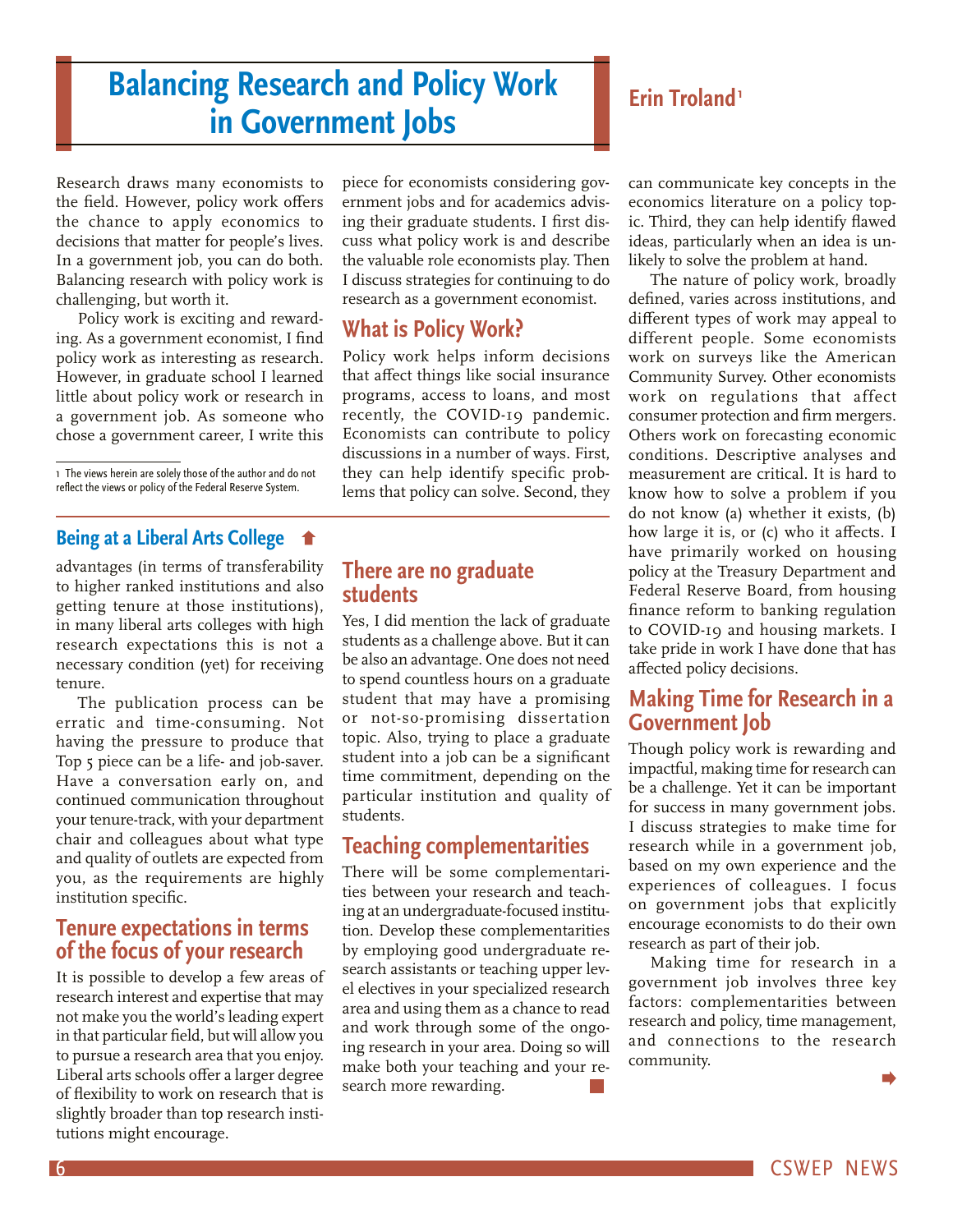# <span id="page-6-0"></span>**[Balance in Government Jobs](#page-5-0)**

### **Complementarities**

#### **Find connections between your policy work and research interests**

In an ideal world, policy work and research are a virtuous cycle, one informing the other. If you can achieve this ideal, your balancing act will be easier. For example, I started as a development economist. Though I was well trained for my role in domestic policy, it was hard to keep up with my development research. After a few years, I largely changed my research agenda to geographic inequality in the United States, another related interest of mine. Now, I am applying my development training to a context that is more relevant to my policy work.

This complementarity can work in other ways. For example, some jobs offer access to restricted data. Many involve work in specific areas such as housing, labor, or finance that fit naturally with your research agenda. Asking about the nature of policy work at various jobs can help you understand whether there is a pre-existing opportunity for complementarities.

# **Time Management**

#### **Reserve specific blocks of uninterrupted time for research work**

Research requires uninterrupted blocks of time. A "quick meeting" mid-morning can disrupt the whole morning. Protecting these blocks of time requires a commitment to managing external demands on your time, like meetings, but also internal demands that you may place on yourself. A number of strategies can help make this happen.

First, figure out when you work best on research, and guard that time. For example, I work best in the mornings, and Mondays and Fridays tend to be freer for me. Then, do everything you can to make sure that time is protected from interruption. Of course, not all interruptions can be avoided. To preserve your research time, make them the exception.

Two obvious sources of external interruption are meetings and emails.

For meetings, since I work best on research in the morning, I always propose afternoons. If someone proposes a meeting during my research block, I propose another time. Instead of responding to emails one by one as they come in, I respond in batches outside of research time.

Other resources and tools can help you protect your time from external interruption. First, talk to your manager. If you are expected to produce research and you are struggling with other demands on your time, it is in your manager's interest to help you. Second, use your work calendar to block out your research time, because it is not free time. Third, if you primarily work in an office, try working remotely if possible, either regularly a day or two a week or occasionally to finish off a project or task. Even muting email, phone, and messenger notifications can go a long way.<sup>2</sup>

A less obvious source of external interference is inadvertently falling into a project management role. Are you the team member identifying inefficiencies, sending "gentle reminders," and making sure people feel motivated? This type of work can be particularly hard to fit in with research time. Project management can be rewarding work. However, without a designated project manager, the work falls to volunteers. And those volunteers tend to be women, even if they are more interested in doing technical work.3,4

In addition to external interruptions, sometimes you can get in the way of your own research time. First, policy work has short-term deliverables that may feel more satisfying than writing a lengthy response to referees. It can be

3 Reilly, Tanya (2018). Being Glue. **https://noidea.dog/#/glue/**

tempting to put off high value research work and instead work on short-term policy tasks. Second, just as there are diminishing returns to research, there are diminishing returns to policy work. It can also be tempting to treat a shortterm policy analysis like a long-term research project when some simple summary statistics and charts are all that is needed. In both cases, you may find yourself using some of your research blocks for policy, which may be reasonable under some circumstances, but doing so regularly can harm your research.

Finally, find out what your office's policies are on research, and advocate for yourself. Policies should be the same across people in the same role. If you find you have more administrative or service responsibilities than your colleagues, raise this issue with your manager. Your team many doing more of this work than other teams in your institution, and your manager may not even be aware of it.

# **Connections to the Research Community**

### **Develop and maintain connections to the research community**

Staying connected to the research community is crucial for government economists pursuing their own research. Academics are surrounded by researchers every day. Talking to people working in your field and keeping up with their work makes you a more productive researcher. Just as important, staying connected to the research community is valuable for policy work. Two main ways government researchers stay connected to the research community are also ways for academics to connect: seminars and conferences.

The constraints on conference attendance in a government job are similar to those in an academic job. Government agencies vary in their level of travel funding for conferences, just like academic departments. You may have to schedule around some of your policy responsibilities, as you would if you were teaching. For government jobs

<sup>2</sup> For more advice on time management, readers might find Paul Graham's "Maker's Schedule, Manager's Schedule" (**<http://www.paulgraham.com/makersschedule.html>**) to be a useful resource.

<sup>4</sup> Babcock, Linda, Maria P. Recalde, Lise Vesterlund, and Laurie Weingart. "Gender differences in accepting and receiving requests for tasks with low promotability." American Economic Review 107, no. 3 (2017): 714-47.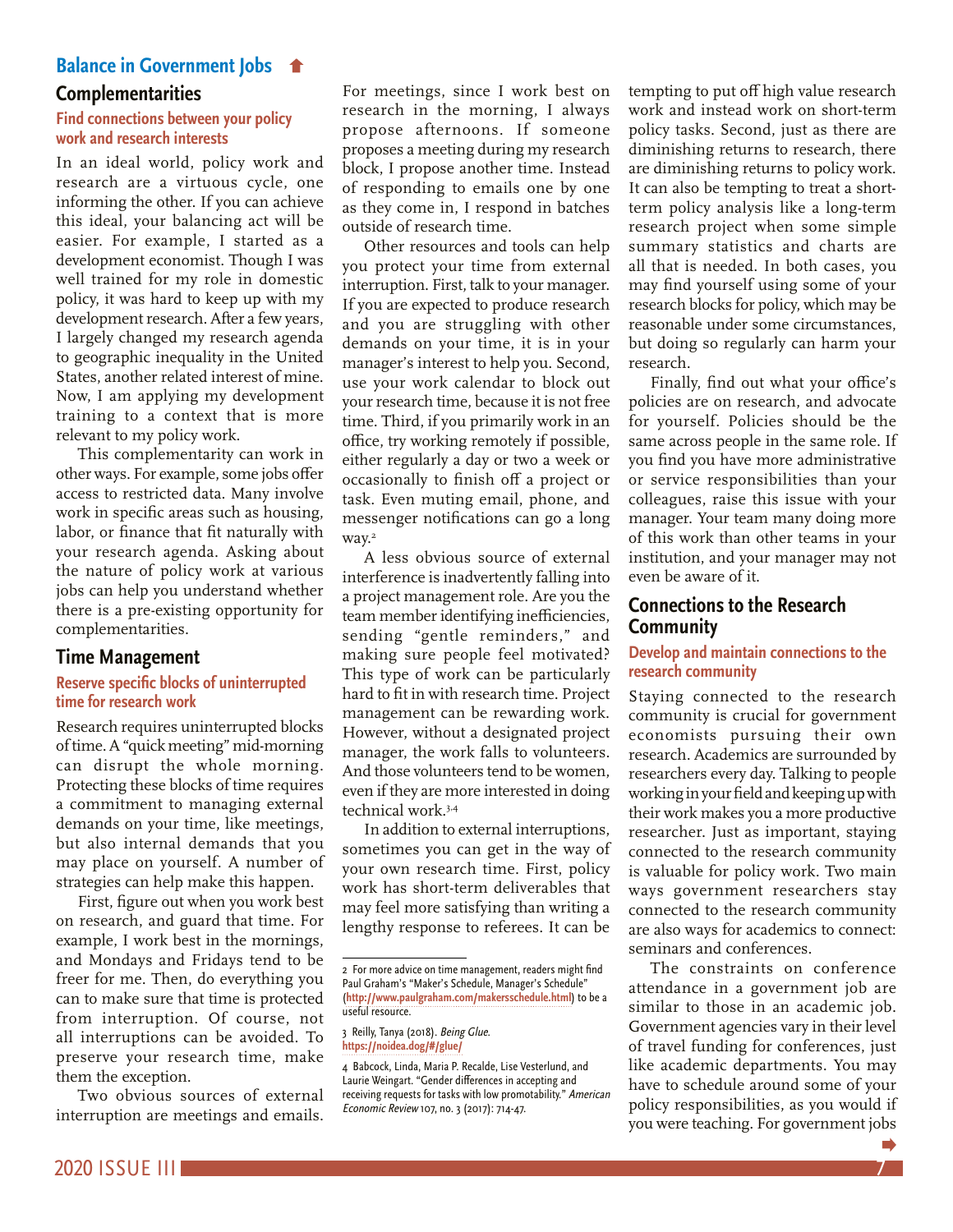# <span id="page-7-0"></span>**Transitioning between Academic and Non-academic Jobs Kelly M. Jones**

There are many reasons why you might find yourself on the job market more than once in your career. Some of these are hard to predict, like changes to your personal life that affect your geographical preference or ability to travel. Outside of academia in particular, you might find that the nature of your job has changed, or your boss has changed, spurring you to look elsewhere. In an academic position, there is also the possibility that you don't get tenure. You may also go back on the market because you didn't get your ideal job the first time around. [A word of caution here: unless it is truly awful, give it a chance.

# **[Balance in Government Jobs](#page-6-0)**

based in Washington, DC, attending local conferences can help cut down on costs.

Attending seminars can require more work than if you had an academic job. Academic departments bring in researchers every week. Many government agencies do not. Though many government jobs are located near universities, you may have to work harder to connect with other researchers. However, if you work in Washington, DC, there are more opportunities for economics seminars than at a single university, as the DC Metro area is home to nearly 8,000 economists.5 Seminar series within academic departments and other organizations are often open to outside attendees, even if their website does not say so specifically. I have emailed seminar organizers asking if I can attend, and I have never been turned down.

To conclude, economists in government jobs can both apply economics to people's lives and pursue economics research. Balancing the two is challenging, but rewarding.

5 Bureau of Labor Statistics, May 2018.

**https://www.bls.gov/oes/2018/may/oes193011.htm#(9))**

You might find that what you actually like is different from what you thought your preferences were. But if after a few years it still doesn't feel like a fit, then start using your networks and turn to the market.] It is far less common than it once was to stay in one position for your entire career. Given this unpredictability, how can you be prepared for this possibility?

# **Be prepared**

Even if you don't foresee a job change, avoid the mindset that you are in your current job for life. I don't mean that you should avoid building relationships or undertaking service to your department or organization. I mean that you should gauge your accomplishments not by the specific criteria of your current job, but by the measuring sticks of the broader profession. For example, departments and organizations vary in how they weigh various journals by quality, sole- vs. co-authored papers, or even publishing vs. teaching, service, or fundraising. My former organization quality-weighted a publication in Journal of Development Economics the same as a QJE; while this was sensible for that organization, it clearly differed from the broader professional norm. When deciding how to spend your time, how to organize your work, and where to submit your papers, keep in mind what is valued broadly in the profession, even if it is an imperfect match with the incentives of your current job.

In the same vein, keep your skill set well rounded, even if it's not required in your current job. Most jobs for PhD-level economists involve some combination of research, teaching/advising, policy work, and/or fundraising, but few require all of these. Let's say you are in a teaching-only position. Unless you are 100% sure that this is the only type of job you will ever want, it is likely in your best interest to continue your research

and publishing as much as possible.

Similarly, if you are in a job that does not require teaching, you may want to keep that skill polished as well. Teaching an adjunct class every two years or so keeps your course preps fresh and indicates your interest in teaching important qualities in a job search. To find an adjunct position, check the course catalog at nearby institutions for courses of interest to you. Reach out to see if an adjunct is needed (or might be in the future), or, better, propose a new course based on your expertise that can enrich their selection of electives. Reach out widely to your network in academic departments, even if they are not nearby, as many classes are now taught online. However, be realistic about the workload involved in this endeavor. Teaching in addition to a full time job is a heavy load that will certainly require working some nights and weekends. If this isn't possible for you, you can reduce the workload by splitting a class with another interested colleague, or seeking guest lecture opportunities. Your colleagues who are teaching will likely be glad to have you!

Finally, remember that, just like in every other career, networks are crucial. Take every opportunity to have one-onone meetings with speakers or other visitors, even if your research doesn't overlap. Reach out to those in your subfield when appropriate: questions about their paper? or just want to say you enjoyed it? A quick email is all it takes. Organize conference sessions. Be visible. Join **[#ECONTWITTER](https://twitter.com/hashtag/econtwitter)**! Use it to engage in current conversations about research and the profession. Use it to promote your research and accomplishments and those of others. This is where we lift each other up.

# **Market yourself**

A second-time-around market takes a slightly different approach. For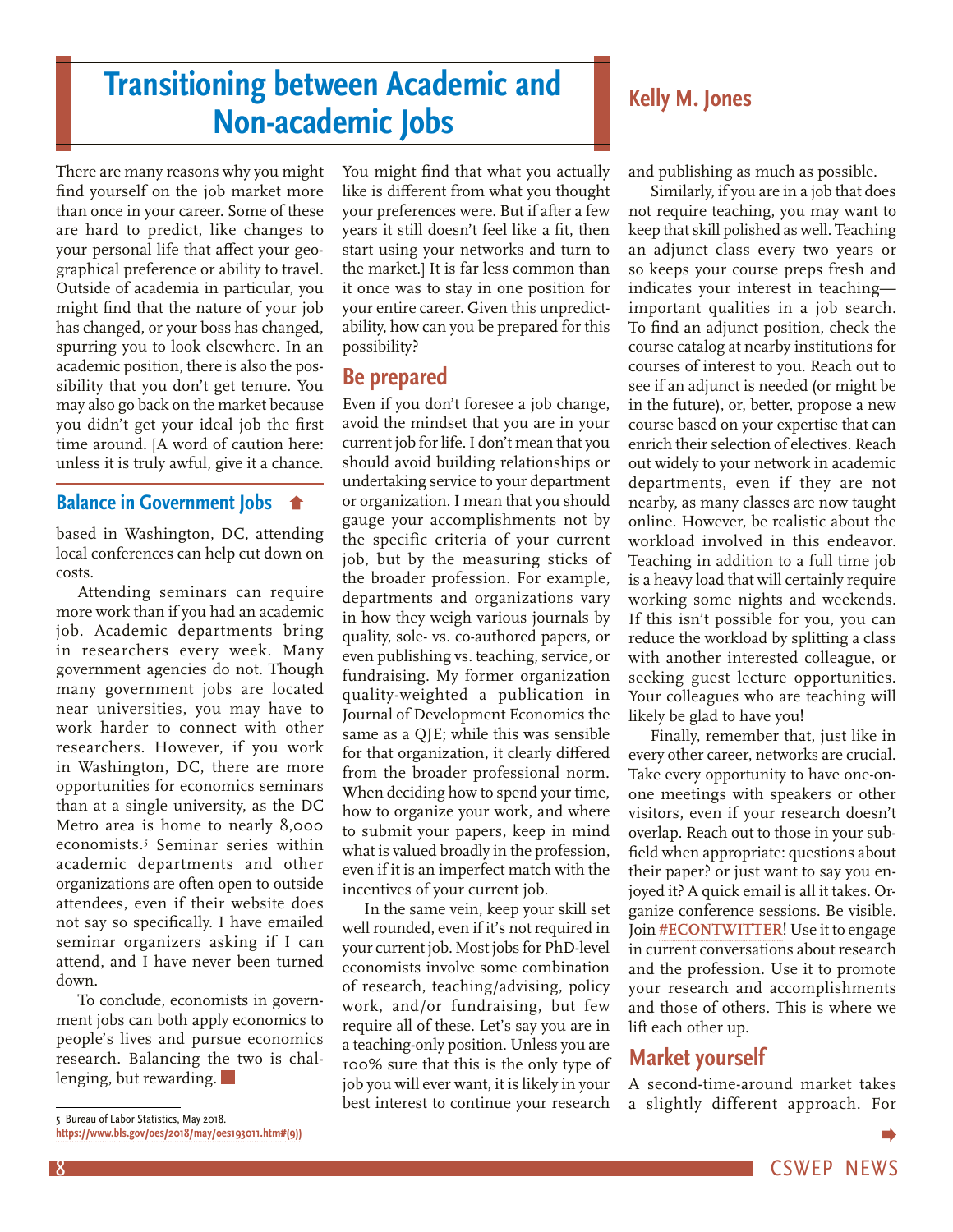# **[Transitioning between Jobs](#page-7-0)**

starters, you are older and may have a more established personal life. This may restrict your geographic flexibility, which is a big market challenge. Keep in mind that this may mean you need more than one market cycle to find the right fit. This is not a sign of low quality or failure; it is simply a fact that inability to relocate significantly shrinks your pool of potential jobs.

Another key difference this time is that *you already have a job!* This means you should be much more selective in your job search. Each opportunity must strictly dominate the job you have in or-

der to warrant application. This will be an important decision because, since you're working a full-time job, job applications will be much more burdensome than they were when you were a graduate student. Combined with geographic restrictions, this might

mean you apply for only 5–10 jobs per cycle.

Depending on how long it's been since your last market, you will likely need to get new letters of reference. You may decide that (some of) your original letter writers are still the best option, but these letters should be updated to reflect your most recent accomplishments and your current search. If feasible, request letters from new references that are more familiar with your most recent work than your former dissertation advisors might be.

Finally, and most importantly: you have progressed a few years in your career and built a network along the way use it! This is your greatest advantage as compared to the version of you who was on the market last time. If you are comfortable doing so, let everyone in your network know you are searching. If not, strategically target your outreach to colleagues who are in (or may be connected to someone who is in) a department or organization to which you are applying. Your (relatively) small number of applications allows you the possibility to make yourself stand out from the stack of applicants through network contacts and recommendations. Don't be afraid to ask colleagues for this favor! You will do it for someone else one day.

# **Make a smooth transition**

Once you have secured a new job, the transition into academia or into the think-tank / policy research / govern-

*. . . if you are in a job that does not require teaching, you may want to keep that skill polished as well. Teaching an adjunct class every two years or so keeps your course preps fresh and indicates your interest in teaching . . .*

ment world can require some finesse. If you are starting new course preps, now is not the time to reinvent the wheel. Reach out to colleagues who have been teaching for years. Review syllabi for helpful policies and ask for course materials. Many

will be willing to share. Be realistic with your expectations. Regardless of how generous your colleagues are, and how much material you receive, you will need to adjust and retrofit it for your unique set of students. This is going to be a lot of work. Your research WILL take a hit. Diving into teaching mid-career is just different from teaching right out of graduate school, but not only in negative ways. You also now have years of work experience to draw on. This can make your teaching more interesting and more relevant for students. It can help you be a good teacher, even if you are rusty.

If you are leaving academia for the policy research world, this will require adjustments too. Translating research for a policy audience and the media is an entirely different skill set from academic presentations and publishing. Practice it! Write blog posts and policy briefs. Reach out to your institution's communications professional; they will be happy to guide you. Say yes to all media inquiries for a while until you get the hang of it; then be more selective. And a final plug here for **[#EconTwit](https://twitter.com/hashtag/econtwitter)[ter](https://twitter.com/hashtag/econtwitter)**: writing in 280 characters will teach you economy of expression. While this *should* be important in academia, it certainly *is* important in communicating to other audiences.

In sum, a mid-career transition can be a lot of work. Hopefully these tips will make it a bit easier or at least more successful for you. And when you find the right fit, it will all be worth it!

### **Join the CSWEP Liaison Network!**

Three cheers for the 150+ economists who have agreed to serve as CSWEP Liaisons! We are already seeing the positive effects of your hard work with increased demand for CSWEP paper sessions, fellowships and other opportunities. Thank you! Dissemination of information—including notice of mentoring events, new editions of the CSWEP News and reporting requests for our Annual Survey and Questionnaire—is an important charge of CSWEP. For this key task, we need your help. Visit **[CSWEP.org](http://cswep.org/)** to see the list of current liaisons and departments for whom we'd like to identify a liaison. We are also seeking liaisons from outside the academy. To indicate your willingness to serve, send an e-mail with your contact information to **[info@cswep.org](mailto:info@cswep.org.)**.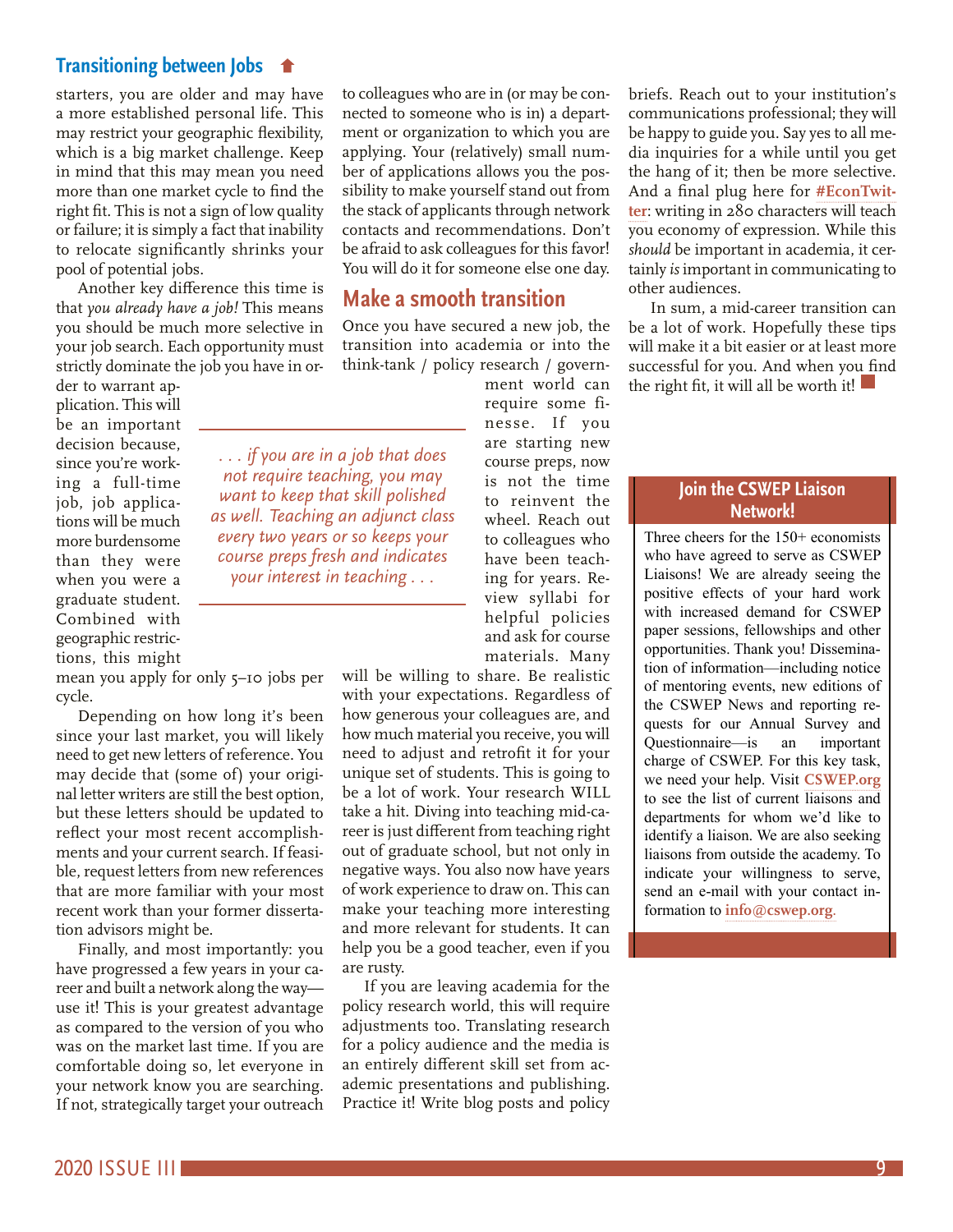# <span id="page-9-0"></span>**Research, Publishing, and Tenure Susan Vroman**

I'll focus on advice for beginning assistant professors about how to build a research portfolio that will earn tenure. Clearly, what constitutes an acceptable set of publications and research papers varies from school to school. Many schools, mine included, put emphasis on having a number of papers in good journals and having at least one paper in a top 5 journal (AER, ECMT, JPE, QJE, RESTUD). This is typically a rough guideline and not a "written in stone" numerical requirement. Higher ranked schools want more articles and expect higher quality, but these days almost all schools expect significant research output as a criterion for granting tenure. Schools are also concerned with how influential papers are. This is judged from outside evaluators' letters and possibly by looking at citation counts. Despite the variety of criteria, there are a number of unifying themes.

Tenure reviews usually look at a combination of publications and works in progress. At my school, we look for a research profile that predicts that the assistant professor will continue to be a successful researcher after being granted tenure. That is, we look not only at the number and quality of publications, but also at the "trajectory" of publications. Thus, we typically evaluate both publications and working papers and send both to the outside evaluators.

The question facing new assistant professors then is: how can you produce an acceptable research portfolio? Here's some advice based on my experience as a researcher and journal editor.

# **Step 1: Submit Papers!!**

If your job market paper has not been published or sent out to a journal when you start your first job, send it out ASAP. It is hard to face your JMP since you've been talking about it on the job market and probably want to move to other things, but it is a big mistake to put it aside. Send it out! In order for a paper

to be published it must be sent to a journal! Putting a paper aside generates more work later when you finally get it ready to send out. Make any necessary changes that were suggested while you were on the job market and then SEND IT OUT.

Then, write up your other dissertation essays and also send them out. The publication process takes a long time and the sooner you send papers out; the sooner they can be published.

One of the most frequently asked questions that I get is: "When is a paper finished?" This is a hard question. My best advice is that when you think it is done, consult with your mentor or a colleague and ask them to read it, give you comments, and let you know if they think it is ready to submit to a journal. However, be careful not to wait too long. In my experience, some junior colleagues have failed to get tenure because they spent too long putting finishing touches on their papers and they sent them out too late. This is a tricky issue and it helps to have a mentor's or colleague's advice.

# **Step 2: Respond to the journal**

Some time after you submit your paper, you'll get a response from the journal. How you interpret the editor's letter is very, very important. I recommend that inexperienced researchers show the letter to a mentor or a senior colleague to check their interpretation. (I know of one inexperienced researcher who threw a paper out because of the editor's negative language and later realized that he had missed the opportunity to resubmit the paper.)

# **There are several types of editorial letters.**

- **1. The paper is accepted with no revisions.** This has only happened to me once and most economists I've spoken with have never experienced this, but if it happens—celebrate!
- **2.You get a revise and resubmit.** The

editor says that the paper is not publishable in its current form, but if you do a, b, and c (and probably d, e, f as well), he or she will look at it again, i.e., you can resubmit it. R&R's vary considerably in how encouraging they are, but personally, if they say you can resubmit, then I take it as an R&R even if the tone is discouraging. In responding to an R&R, pay close attention to the editor's letter.

- a.It is the editor who makes the final decision not the referees.
- b.Focus on the referee comments that the editor says are most important.
- c.It is still important to try to respond to all the referee comments that you can. Submit a detailed list that explains how you responded to each referee comment. Keep in mind that the referees will likely see these responses. If there are some comments that you were unable to address or disagree with, you should explain this as well.
- **3. There are also now some reject and resubmits.** That is, the editor says the paper is rejected, but suggests that you can resubmit if you can do a particular set of revisions and/or extensions. In this case, you have to assess whether you can do what is asked. If not, don't resubmit. If you can, then go ahead and resubmit. Resubmitting is probably a better bet than starting the process over if you can come close to addressing the concerns.
- **4.You receive a rejection.** A common question about rejections is what to do with the referee comments. My usual answer has been that I would change the paper in response to referee comments that I think improve the paper and ignore the rest of the comments. This is based on the idea that people don't referee the same paper more than once. As a referee, I always refuse to referee a paper for a second journal, [but](#page-10-0)

10 **CSWEP NEWS**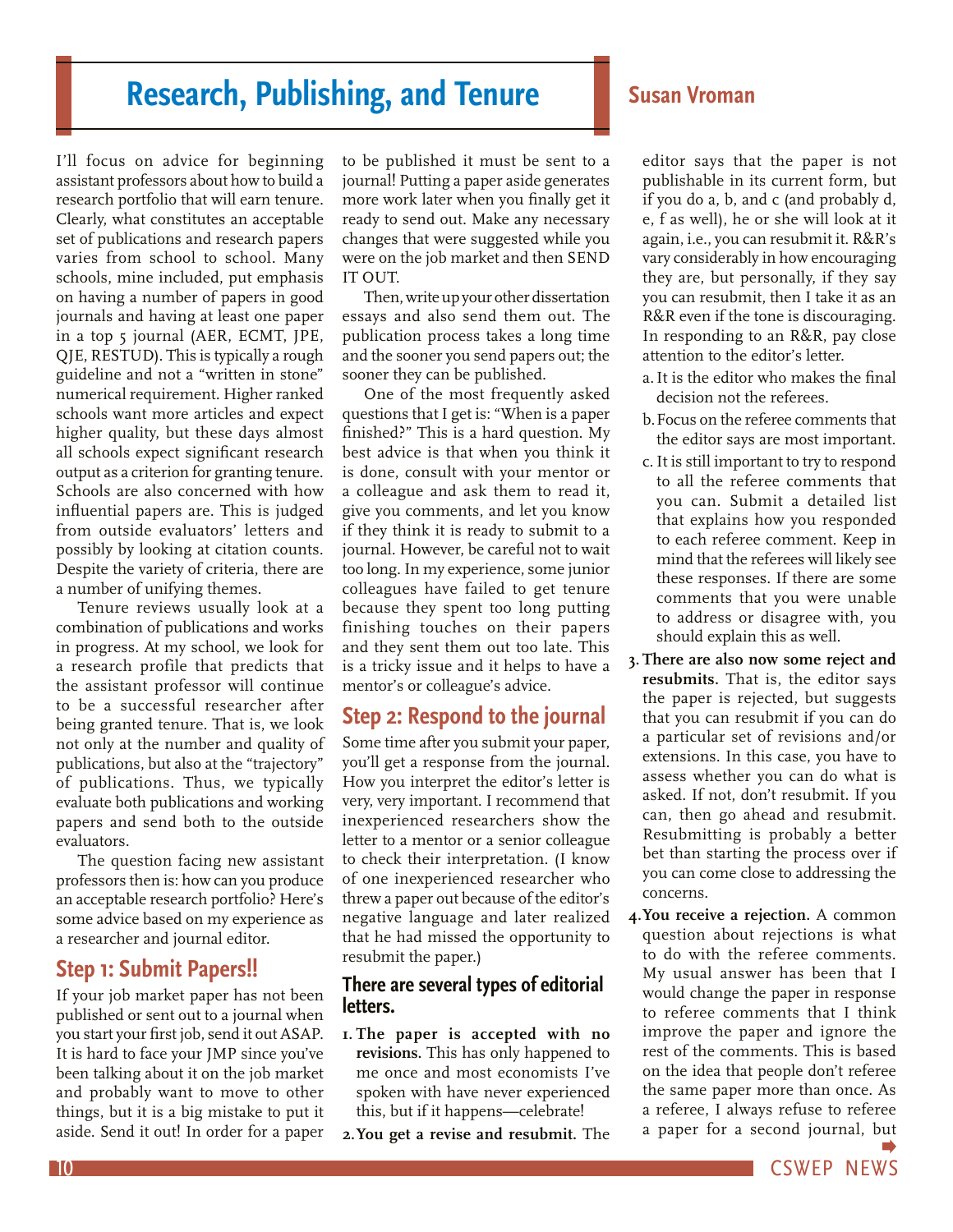# <span id="page-10-0"></span>Calls, Announcements, and Sessions at Upcoming Meetings

**Call for Nominations, 2020 Carolyn Shaw Bell Award DEADLINE: 30 September 2020 (NOTE: This deadline has been extended.)**

The annual **Carolyn Shaw Bell Award** is given to an individual who has furthered the status of women in the economics profession, through example, achievements, increasing our understanding of how women can advance in the economics profession, or mentoring others. Nominations should include a nomination letter, updated CV and three or more supporting letters, with preferably at

# **[Research, Publishing, Tenure](#page-9-0)**

I now know that others do referee papers again or submit their earlier referee report to the second journal. Thus, you should try to correct things that referees have pointed out. I still would not make major changes to the paper that I disagree with, although you may want to rewrite the paper to short-circuit such complaints, e.g., by adding a footnote that mentions and discusses the particular concern.

Finally, if you receive a revise and resubmit or a rejection, deal with it immediately—treat it like a hot potato. The publication process can take a long time and tenure clocks are finite.

# **Three other suggestions**

**1. Present your JMP and other work at conferences.** This is a good way to meet senior researchers working on your topic. It is also a great way to get comments and feedback on your work. Further, it allows senior researchers who may later be asked to be outside evaluators to see you in action and this can help make their letters more personal and supportive. It is also a good way to meet other young researchers and in general to network.

least two from mentees. Nomination letters should be focused on examples of how the nominee has fulfilled the criterion of advancing the position of women in economics, rather than strictly on academic achievements. A CSWEP-appointed committee reviews nominations and the prize will be awarded at the January 2021 ASSA Meetings. The Award Committee automatically retains and considers applications for a period of three years, and previous nominators are encouraged to update nomination packages if appropriate. **Nominations are due September 30, 2020.** 

For more information and a list of

- **2.I find that it is better to work on more than one project at a time.** This allows me to turn to something else productive if I'm stuck for a bit. It also allows me some diversity in what I'm working on.
- **3.I think that it is more productive to work with coauthors,** although most of my papers before tenure were sole authored. Choose your coauthors carefully. Coauthoring with your mentor or spouse may be discounted in the tenure process. It is better to coauthor with a variety of other people.

The bottom line is that in order to receive tenure, you need to put together a set of research papers to make the case that you are and will continue to be a productive scholar. It's important to get papers out in a timely fashion and to recognize that the publication process can take a long time. It is very helpful to consult with mentors or senior colleagues about the process and to be clear about your department's expectations. It's also really important to remember the joy in doing research and not to let the pressures of the tenure process cause you to lose sight of that. past recipients of the Bell Award, visit: **[https://www.aeaweb.org/about](https://www.aeaweb.org/about-aea/committees/cswep/about/awards/bell)[aea/committees/cswep/about/awards/](https://www.aeaweb.org/about-aea/committees/cswep/about/awards/bell) [bell](https://www.aeaweb.org/about-aea/committees/cswep/about/awards/bell)**

#### **Nominations for this award may be sent to:**

Rebekah Crowe, CSWEP Committee Coordinator American Economic Association 2014 Broadway, Suite 305 Nashville, TN 37203 **[info@cswep.org](mailto:info@cswep.org)**

**Call for Nominations, 2020 Elaine Bennett Research Prize DEADLINE: 30 September 2020 (NOTE: This deadline has been extended.)**

The biennial **Elaine Bennett Research Prize** supports, encourages and recognizes outstanding contributions by young women in the economics profession. Nominees should be at the beginning of their career, normally within seven years of completing their dissertation or earning their PhD. However, adjustments will be made for nominees who have had childrearing or medical leaves. Nominees will have demonstrated exemplary research contributions in their field. Nominations should contain the candidate's CV, relevant publications, a letter of nomination and two supporting letters. The Bennett Prize is for fundamental intellectual contributions to economics. Correspondingly, the nomination letter should describe the candidate's research and its significance and supporting letters should come from experts in the field who are best able to speak to these contributions, regardless of departmental or agency affiliation.

A CSWEP-appointed committee reviews nominations and the prize will be awarded at the January 2021 ASSA Meetings. **Nominations are due September 30, 2020.**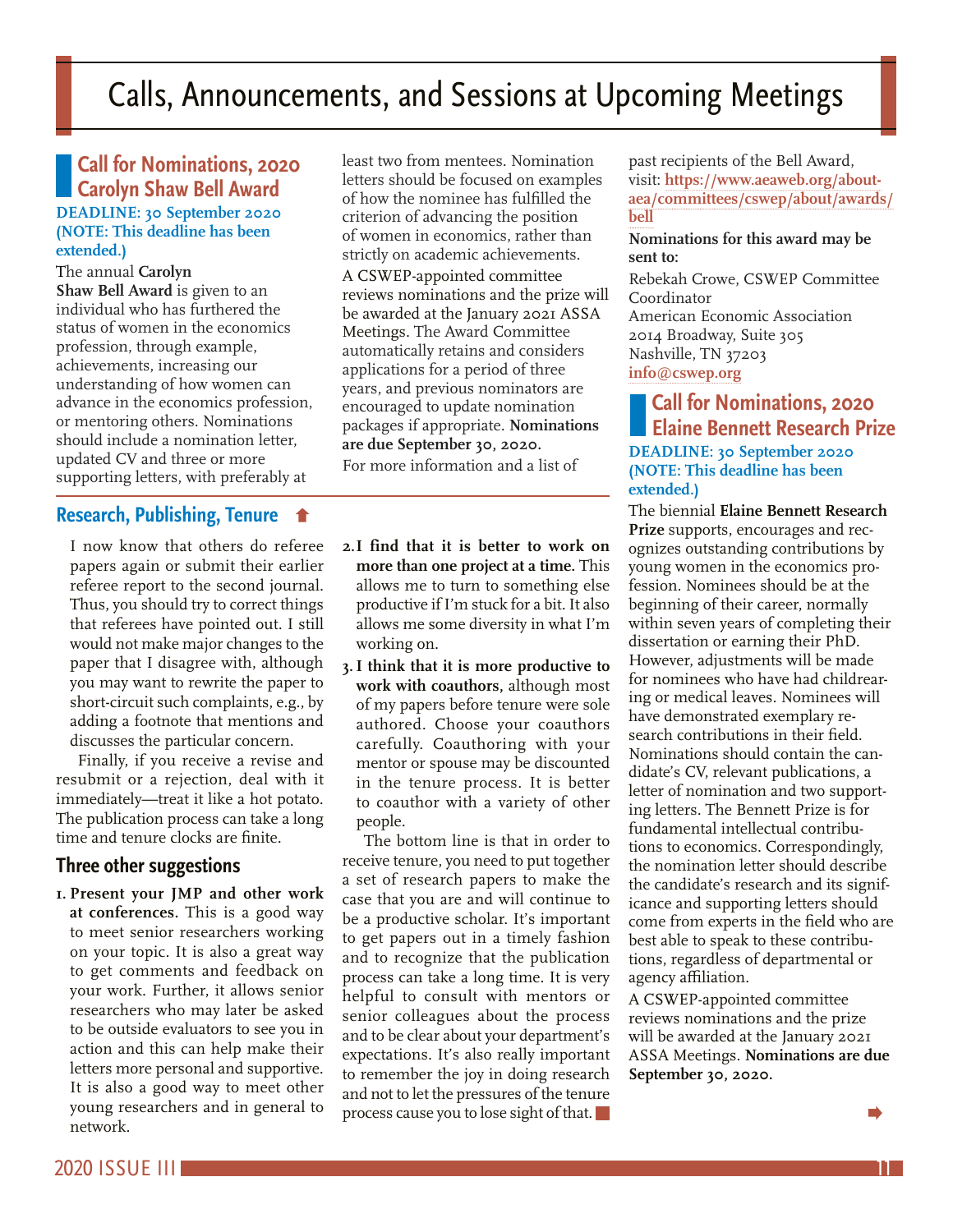# <span id="page-11-0"></span>**[Calls, Announcements, Sessions](#page-10-0)**

For more information and a list of past recipients of the Bennett Prize, visit: **[https://www.aeaweb.org/about-aea/](https://www.aeaweb.org/about-aea/committees/cswep/about/awards/bennett) [committees/cswep/about/awards/ben](https://www.aeaweb.org/about-aea/committees/cswep/about/awards/bennett)[nett](https://www.aeaweb.org/about-aea/committees/cswep/about/awards/bennett)**

**Nominations for these awards may be sent to:**

Rebekah Crowe, CSWEP Committee Coordinator American Economic Association 2014 Broadway, Suite 305 Nashville, TN 37203 **[info@cswep.org](mailto:info@cswep.org)**

# **Call for Participants and Topic Ideas, Virtual CSWEP/ Midwest Economics Association Meeting**

#### **Panels on Career Development**

#### **22–28 March 2021**

#### **DEADLINE: 12 OCTOBER 2020**

CSWEP is organizing two panels on topics related to career development at the Virtual Midwest Economics Association Meetings to be held March 22–28, 2021.

The panels will be held on the Friday (26 March) of the conference. One panel will be geared to those looking for jobs (academic and nonacademic) and another panel will focus on midcareer issues. Each panel will have four participants who will each speak for about 10 minutes. The sessions are organized to allow for plenty of time for an active exchange of ideas and advice among the panelists and session attendees.

If you have specific suggestions regarding the topics to be covered or ideas for potential panelists (you can also suggest yourself), please submit your topics and ideas as soon as possible (no later than October 12, 2020) to Shahina Amin, CSWEP Midwest Rep, **[shahina.amin@uni.edu](mailto:shahina.amin@uni.edu)**. To foster the exchange of new ideas, we especially seek individuals who have not previously served as panelists. In addition to the CSWEP panels the MEA meetings provide a great opportunity to present your own research. For those interested in presenting a

paper, you can find paper submission information on the MEA web site, **<http://mea.grinnell.edu/>** .

# **CSWEP Call for Complete Sessions and Individual Papers, CSWEP Sessions @ Eastern Economic Association Meeting**

# **25–28 February 2021 Sheraton New York Times Square Hotel, New York, NY (Tentative)**

#### **DEADLINE: 19 OCTOBER 2020**

CSWEP will sponsor a number of sessions at the annual meeting of the Eastern Economic Association. Sessions are available for persons submitting an entire session (3 or 4 papers) or a complete panel on a specific topic in any area in economics, as well as topics related to career development. The organizer should prepare a proposal for a panel (including chair and participants) or session (including chair, abstracts, and discussants) and submit by email. Please be sure to include the appropriate JEL code(s) and the names, affiliations, and emails of all participants.

Additional sessions will be organized by the CSWEP Eastern Representative. Abstracts for papers in the topic areas of gender, health economics, labor economics and public economics are particularly solicited, but abstracts in other areas are also encouraged. Abstracts should be approximately one page in length and include the paper title, appropriate JEL code(s), names of authors, affiliation and rank, and email contact information.

Final decisions will be made before the regular EEA deadline.

#### **All submissions should be emailed to:**

Rebekah Crowe, CSWEP Committee Coordinator American Economic Association 2014 Broadway, Suite 305 Nashville, TN 37203 **[info@cswep.org](mailto:info@cswep.org)**

If you have questions, specific suggestions regarding career topics to be covered, potential panelists, or ideas on how CSWEP can offer resources in career development at the Eastern meetings, please contact CSWEP using the above email address as well.

# **Fall 2020 CSWEP Survey Coming Soon!**

# **DEADLINE: 23 October 2020**

Since 1972 CSWEP has undertaken the collection of data on the gender composition of faculty and students in both PhD granting and non-PhD granting U.S. economics departments. This 40+ years of data is unique in the social sciences and beyond and is presented in the CSWEP Annual Report. The 2020 survey was sent to all department chairs in mid-September and the completed survey is due October 23. CSWEP is very appreciative of the work of the 200+ department chairs and staff and the CSWEP liaisons who work to complete these surveys in a timely manner every year.

# **CSWEP Sessions @ Southern Economic Association 90th Annual Meeting**

### **21–23 November 2020 New Orleans Marriott, New Orleans, LA (Tentative)**

NOTE: All session dates and times are TBD. As of the date of publication of this newsletter, it was unclear whether the SEAs will be virtual or in-person. If the SEAs are in-person, additional CSWEP-sponsored social events, such as a mentoring breakfast or luncheon, may be added. For updates on CSWEP activities at the Southerns, follow CSWEP on Twitter (**[@CSWEP](https://twitter.com/AEACSWEP)**).

# **Policing and the Courts**

**Session Chair & Organizer: Jennifer Doleac (Texas A & M University)** *Specialization in criminal courts: evaluating impact of domestic violence courts in Nashville, Tennessee* Kerri Raissian (University of Connecticut), Aria Golestani (University of Califorina, Irvine), and Emily Owens (University of California, Irvine)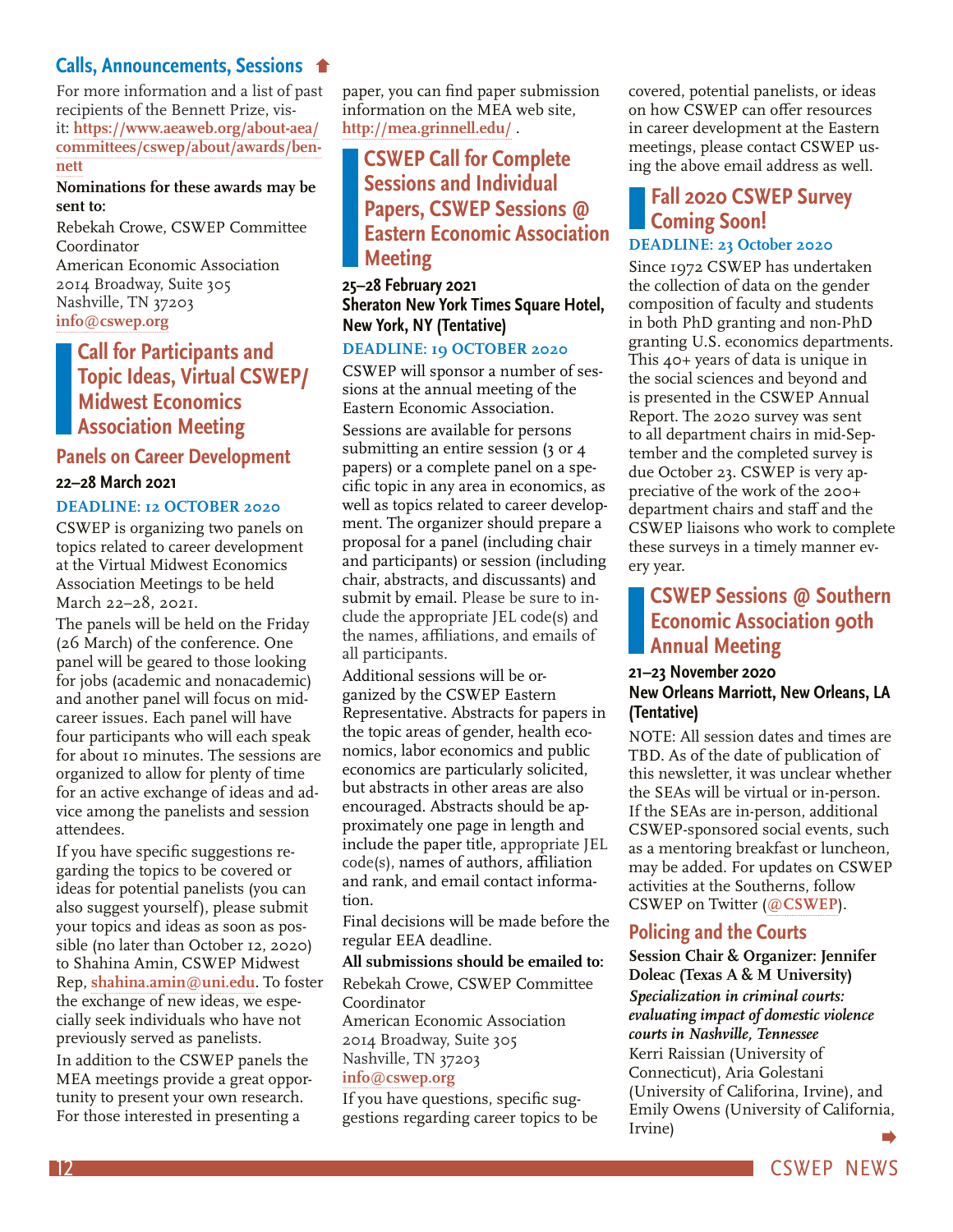# <span id="page-12-0"></span>**[Calls, Announcements, Sessions](#page-11-0)**

Discussant: CarlyWill Sloan (Texas A & M University)

#### *Effects of disparate policing on longterm outcomes: evidence using Chicago parking tickets*

Elizabeth Luh (University of Houston) Discussant: Kerri Raissian (University of Connecticut)

#### *The effect of tasers on fatal police encounters*

Melissa Moore (University of Virginia) Discussant: Elizabeth Luh (University of Houston)

#### *The effect of prosecutor severity on case outcomes*

CarlyWill Sloan (Texas A & M University)

Discussant: Melissa Moore, University of Virginia

# **The Causes and Consequences of Crime**

Session Chair & Organizer: Jennifer Doleac (Texas A & M University)

#### *A comparison of the female and male racial disparities in imprisonment* Anne-Charlotte Souto (University of Pittsburgh), Junsoo Lee (University of Alabama), and Paul Pecorino (University of Alabama)

Discussant: Orgul Ozturk (University of South Carolina)

#### *Stress on the sidewalk: the mental health costs of close-proximity crime*

Panka Bencsik (University of Chicago) Discussant: Anne-Charlotte Souto

(University of Pittsburgh)

#### *The silenced women: can public activism stimulate reporting of violence against women?*

Abhilasha Sahay (George Washington University)

Discussant: Panka Bencsik (University of Chicago)

### *Exit exams and crime*

Orgul Ozturk (University of South Carolina) and Ozkan Eren (University of California, Riverside)

Discussant: Abhilasha Sahay (George Washington University)

# **Meet the Funders**

Co-sponsored with the American Economic Association's Committee on the Status of Minority Groups in the Economics Profession (CSMGEP) and Committee on the Status of LGBTQ+ Individuals in the Economics Profession

Moderator: Jennifer Doleac (Texas A & M University)

Panelists:

Martha Gimbel (Schmidt Futures), Stuart Buck (Arnold Ventures), Sue Marquez (Rockefeller Foundation), and Mark Steinmeyer (Smith Richardson Foundation)

# **Meet the Editors**

Co-sponsored with the American Economic Association's Committee on the Status of Minority Groups in the Economics Profession (CSMGEP) and Committee on the Status of LGBTQ+ Individuals in the Economics Profession

Moderator: Jose Fernandez (University of Louisville)

Panelists:

Stefano Barbieri (Tulane University, *Economic Inquiry* and *Journal of Public Economic Theory*)

Donna Gilleskie (University of North Carolina, Chapel Hill, *American Journal of Health Economics*, *Journal of Human Resources, Labour, Southern Economic Journal*)

Christopher S. (Kitt) Carpenter (Vanderbilt University, *Journal of Health Economics*, *American Journal of Health Economics*, *Journal of Policy Analysis and Management*)

Madeline Zavodny (University of North Florida, *Journal of Population Economics*, *Southern Economic Journal*, *International Migration Review*)

# **Advice for the Non-Rookie Job Market**

Co-sponsored with the American Economic Association's Committee on the Status of Minority Groups in the Economics Profession (CSMGEP) and Committee on the Status of LGBTQ+ Individuals in the Economics Profession

Moderator: Jose Fernandez (University of Louisville)

Panelists:

Nzinga H. Broussard (Global Innovation Fund), Douglas N. Harris (Tulane University), Joseph J. Sabia (San Diego State University), and Chloe R. Gibbs (University of Notre Dame) **N** 

# Brag Box

**"We need every day to herald some woman's achievements . . . go ahead and boast!" —Carolyn Shaw Bell**

**Anya Samek,** Associate Professor in the Rady School of Management at the University of California, San Diego, was selected as the 2020 recipient of the Vernon L. Smith Ascending Scholar Prize for her research on charitable giving, education and health. The prize is given annually by the International Foundation for Research in Experimental Economics (IFREE) to an exceptional young scholar (Assistant or Associate Professor, or equivalent) in the field of experimental economics whose work embodies IFREE's mission to promote human betterment through experimental economics to improve the understanding of exchange systems. Congratulations, Anya, on this outstanding achievement!

**Elizabeth Asiedu,** Professor of Economics at the University of Kansas, was awarded the Sadie Collective's award for Academic Excellence and Mentoring. The Sadie Collective is the first US non-profit organization aimed specifically at increasing the representation of black women in economics and related quantitative fields. Prof. Asiedu received the award in recognition of her role as the founder of the Association for the Advancement of African Women Economists (AAAWE). Thank you, Elizabeth, for your service to the profession!

We want to hear from you!

Send announcements to **[info@cswep.org](mailto:info%40cswep.org?subject=)**.